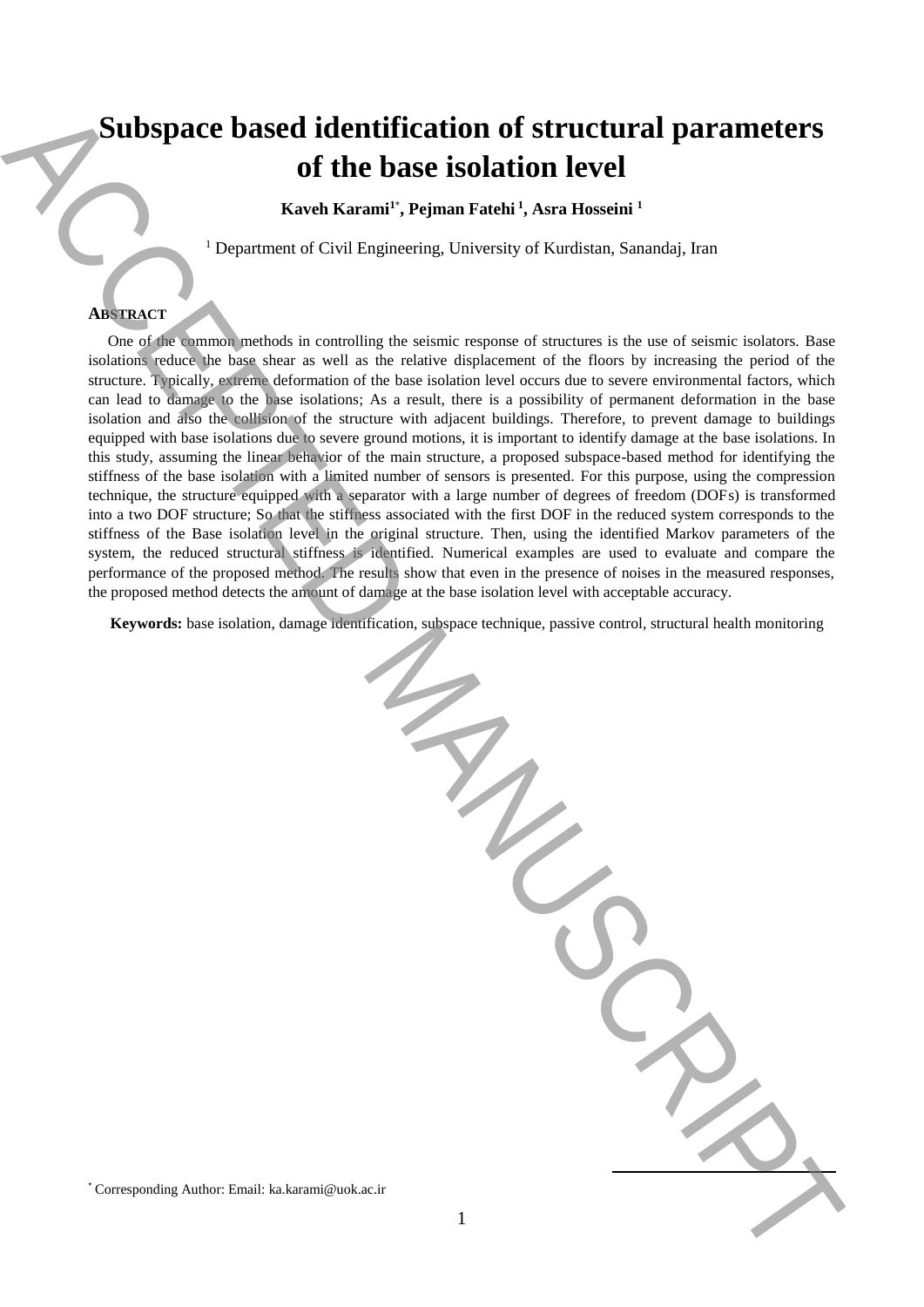#### **1. Introduction**

One of the acceptable strategies to ensure the promotion of safety and long-term performance of the structure is the use of control equipment to reduce the dynamic response of the structure under the impact of severe earthquakes [1-4]. A new approach to seismic design is moving towards reducing demand as an alternative to increasing capacity, and one way to achieve this is to use flexible devices at foundation levels to prevent the transfer of seismic energy to the structure [5]. By increasing the period of the structure, the base isolation reduces both the base shear and the relative displacement of the floors [6]. Large deformations caused by severe environmental factors such as earthquakes and winds at the base isolation level can lead to damage to them. Damage to the base isolation will significantly increase the rigid displacement of the structure; as a result, there is a possibility of residual deformation in the base isolation level as well as the collision of the structure with adjacent buildings [7]. Therefore, early detection of structural damage before it causes irreparable damage is essential. In this article, we try to identify a small part of the structure that includes the level of the base isolation. For this purpose, it is only necessary to measure and record dynamic responses in a limited number of related DOFs. This reduces the amount of measurement data and equipment required and, consequently, the time required for system identification calculations. As a result, it will save a lot of cost and time. Numerous damage identification methods have been [8]. Damage detection methods in large structures will always have several problems with increasing the number of DOFs and uncertain parameters [9-11]. One of the methods to overcome this problem is the substructure method [12]. In this research, a new substructure-based method for identifying the stiffness of the base isolation level in a structure equipped with an base isolation with a limited number of sensors is presented. In the proposed method, a structure with several DOFs equipped with a base isolation is transformed into a two-DOFs structure using the compression technique. The stiffness corresponding to the first DOF in the reduced mathematical model of the structure is equal to the stiffness of the base isolation level in the original structure. Here, the damage detection algorithm based on the identified system Markov parameters (DDA/ISMP) [8] is used to identify the structural parameters of the reduced model. **1.** Interesting the system were to see that the interest of the interest of the interest of the system interest of the system interest of the system interest of the system interest of the system interest of the system in

## **2. Compression of the structure equipped with a base isolation**

Figure  $(1)$  shows a *n* floor building equipped with a base isolation.  $x_i$  where  $i = b, 1, 2, 3, \dots, n$  represents the displacement of the i-th story relative to the base isolation level.  $m_i$ ,  $c_i$  and  $k_i$  are the mechanical properties of the *i*-th story of the structure, indicating the mass, damping and stiffness, respectively. In order to identify the system, it is assumed that excitations  $f<sub>b</sub>$ ,  $f_n$  are applied to the structure by two actuators

installed in the base isolation level and the roof floor, respectively. Also, the dynamic response of the structure under the effect of input excitation is measured only in two DOFs, including the level of the base isolation and the roof floor by sensors installed in these DOFs. Let's, define the following parameters:

$$
\Delta = \begin{bmatrix} 1 & \mathbf{O} \end{bmatrix} \qquad \qquad \mathbf{\Omega} = \begin{bmatrix} \mathbf{O}^T & \mathbf{I} \end{bmatrix}
$$
  
\n
$$
\varphi_s = \mathbf{\Omega} \tilde{\varphi}_1 \qquad \qquad m = 6 \varphi_s^T \mathbf{m}_s \mathbf{L}
$$
  
\n
$$
c_r = \varphi_s^T \mathbf{c}_s \varphi_s \qquad \qquad f_r = \Delta \mathbf{\Gamma} \mathbf{B_u} \mathbf{f} \qquad (1)
$$
  
\n
$$
k_r = \varphi_s^T \mathbf{k}_s \varphi_s \qquad \qquad f_{r2} = \varphi_s^T \mathbf{\Omega} \mathbf{\Gamma} \mathbf{B_u} \mathbf{f}
$$
  
\n
$$
m_{r2} = \varphi_s^T \mathbf{m}_s \varphi_s - \frac{m}{3} \qquad m_{r1} = m_b + \mathbf{L}^T \mathbf{m}_s \mathbf{L} - \frac{m}{3}
$$

in which,  $\mathbf{m}_s \in \mathbb{R}^{n \times n}$ ,  $\mathbf{c}_s \in \mathbb{R}^{n \times n}$  and  $\mathbf{k}_s \in \mathbb{R}^{n \times n}$  are the mechanical properties of the structure with fixed support. The location of the inputs in the primary structure is presented by  $\mathbf{B}_{\mathbf{u}} \in \mathbb{R}^{(n+1)\times r}$ . The external force vector  $f \in \mathbb{R}^r$  is used to simulate the environmental excitation in the primary structure. The parameter  $\tilde{\varphi}_1 \in \mathbb{R}^{(n+1)}$  is the first identified modeshape of the primary structure. The matrices  $I \in \mathbb{R}^{n \times n}$ ,  $\mathbf{0} \in \mathbb{R}^{1 \times n}$  and  $\mathbf{L} \in \mathbb{R}^{n}$  are the unit matrix, zero matrix and unit vector. The parameter  $\Gamma \in \mathbb{R}^{(n+1)\times(n+1)}$  indicates the interaction matrix. The motion equation of the compacted structure is obtained as follows:

$$
\mathbf{m}_0 \ddot{\mathbf{x}} + \mathbf{c}_0 \dot{\mathbf{x}} + \mathbf{k}_0 \mathbf{x} = \mathbf{f}_r
$$
 (2)

$$
\mathbf{x} = \begin{bmatrix} x_b \\ x_n \end{bmatrix}, \quad \mathbf{m}_0 = \begin{bmatrix} \frac{m}{3} + m_{r1} & \frac{m}{6} \\ \frac{m}{6} & \frac{m}{3} + m_{r2} \end{bmatrix}
$$
  
\n
$$
\mathbf{c}_0 = \begin{bmatrix} c_b & 0 \\ 0 & c_r \end{bmatrix}, \quad \mathbf{k}_0 = \begin{bmatrix} k_b & 0 \\ 0 & k_r \end{bmatrix}, \quad \mathbf{f}_r = \begin{bmatrix} f_{r1} \\ f_{r2} \end{bmatrix}
$$
 (3)

In fact, Equation  $(2)$  represents the equation of motion of a reduced two DOFs system in which the vector  $\mathbf{x} \in \mathbb{R}^2$  is the displacement of the system, respectively. Also,  $\mathbf{m}_0 \in \mathbb{R}^{2 \times 2}$ ,  $\mathbf{c}_0 \in \mathbb{R}^{2 \times 2}$  and  $\mathbf{k}_0 \in \mathbb{R}^{2 \times 2}$  are mass, damping and stiffness of the two DOFs system, respectively. Finally, the mechanical properties of the reduced structure is estimated using the DDA/ISMP